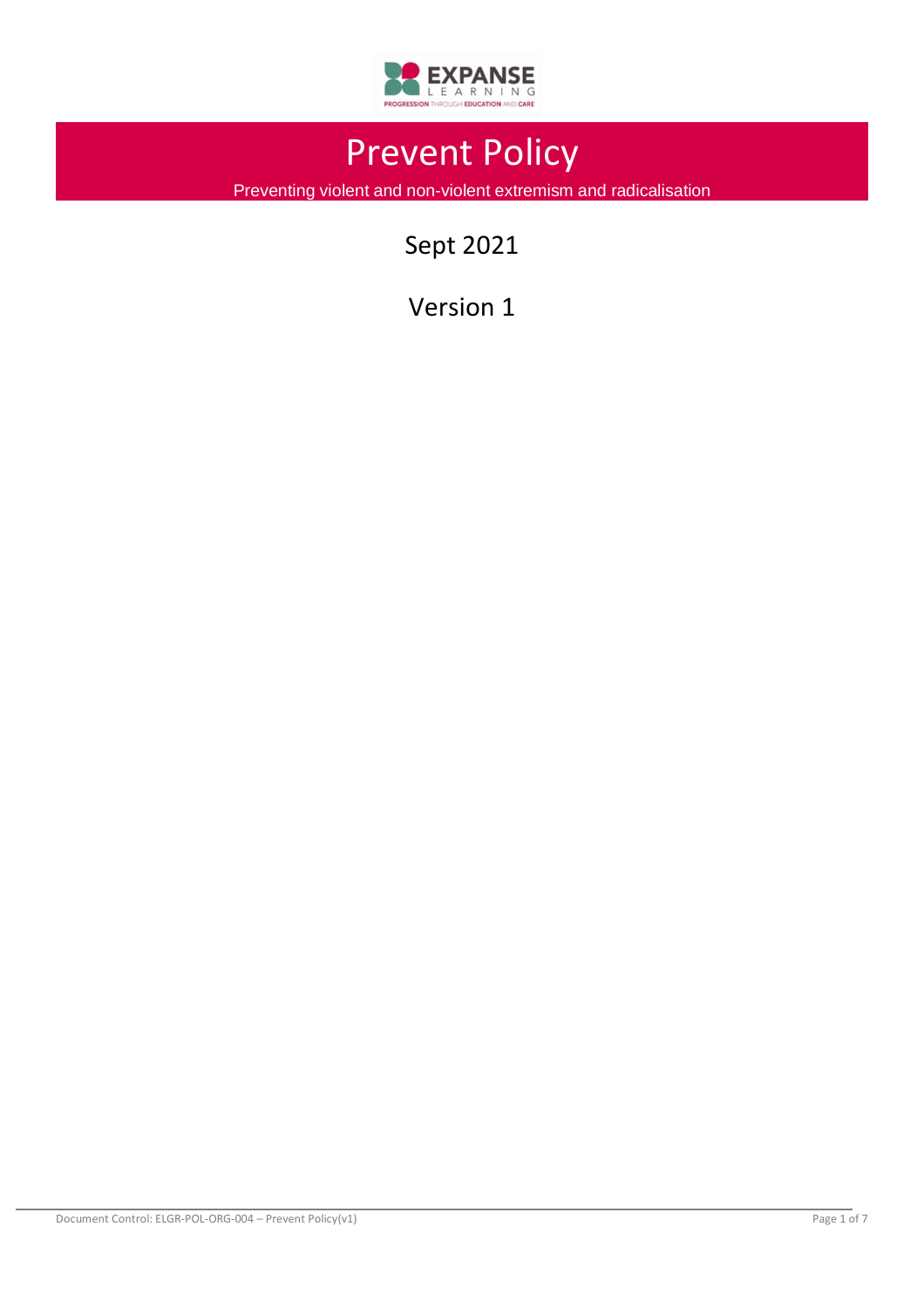# **1. Scope**

This policy applies to all staff working or attending Expanse Learning. It confers responsibilities on all governors, staff, students, agency staff and volunteers, contractors, visitors, consultants, Work Experience Providers, Alternative Education Providers and those working under self-employed arrangements.

# **2. Purpose**

The purpose of this policy is to:

- Ensure an awareness of Prevent within Expanse Learning
- Support Expanse to meet our legal and statutory duties in this area
- Provide a clear framework to structure and inform our response to safeguarding concerns, including a supportive referral process for those who may be susceptible to the messages of extremism
- Embed British Values into the curriculum and ways of working
- Recognise current practice which contributes to the Prevent agenda
- Identify areas for improvement

## **3. Policy Statement**

The aim of the Prevent Policy is to create and maintain a safe, healthy, and supportive learning and working environment for our students, staff, and visitors alike. We recognise that extremism and exposure to extremist materials and influences can lead to poor outcomes for students. We further recognise that if we fail to challenge extremist views, we are failing to protect our students from potential harm. As such the Prevent agenda, will be addressed as a safeguarding concern.

Expanse Learning has adopted the Prevent Duty in accordance with legislative requirements.However, we will endeavour to incorporate the relevant duties so as not to:

- (a) Stifle legitimate discussions, debate or student engagement activities in the localcommunity; or
- (b) Stereotype, label or single out individuals based on their origins, ethnicity, faith andbeliefs or any other characteristics protected under the Equality Act 2010.

## **4. Why do we need this policy?**

## **Background information**

Prevent is one of 4 strands of the Government's counter terrorism strategy – CONTEST. The UK currently faces a range of terrorist threats. Terrorist groups who pose a threat to the UK seek to radicalise and recruit people to their cause. Therefore, early intervention is at the heart of Prevent which aims to divert people away from being drawn into terrorist activity. Prevent happens before any criminal activity takes place by recognising, supporting, and protecting people who might be susceptible to radicalisation.

The national Prevent Duty confers mandatory duties and responsibilities on a range of public organisations including Schools and Further Education Colleges, and seeks to:

- Respond to the ideological challenge of terrorism and aspects of extremism, and the threat we face from those who promote these views
- Provide practical help to prevent people from being drawn into terrorism and violent extremism and ensure they are given appropriate advice and support
- Work with a wide range of sectors where there are risks of radicalisation which needs to be addressed, including education, criminal justice, faith, the internet, and health.

The Government has created a system of 'threat level' which represents the likelihood of a terrorist attack in the near future. The current threat level from international terrorism in the UK is severe, which means that a terrorist attack is highly likely.

Our Prevent Policy has five key objectives:

- a) To promote and reinforce shared values, including British Values; to create space for free and open debate; and to listen and support the learner voice
- b) To breakdown segregation among different student communities including by supporting inter-faith and inter-cultural dialogue and understanding; and to engage all students in playing a full and active role in wider engagement in society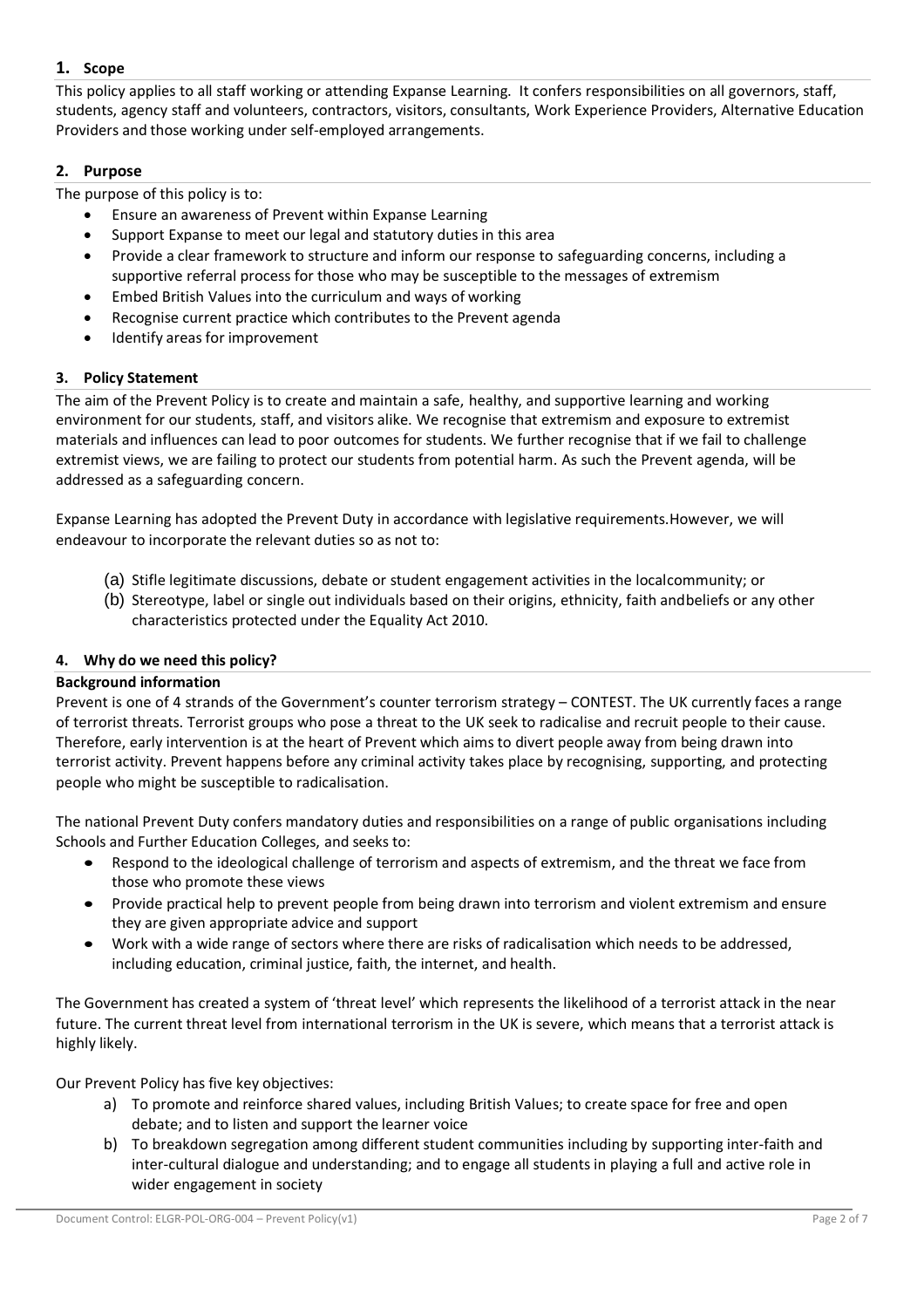- c) To ensure student safety and that Expanse Learning is free from bullying, harassment, and discrimination
- d) To provide support for students who may be at risk of radicalisation, and appropriate sources of advice and guidance
- e) To ensure that students and staff are aware of their roles and responsibilities in preventing violent and non-violent extremism

# **5. Definitions**

The following are commonly agreed definitions within the Prevent agenda:

- An **ideology** is a set of beliefs
- **Radicalisation** is the process by which a person comes to support terrorism and forms of extremism that may lead to terrorism
- **Safeguarding** is the process of protecting vulnerable people, whether from crime,other forms of abuse or from being drawn into terrorism-related activity
- **Terrorism** is an action that endangers or causes serious violence, damage or disruption and is intended to influence the government or to intimidate the public andis made with the intention of advancing a political, religious, or ideological.
- **Vulnerability** describes factors and characteristics associated with being susceptible to radicalisation
- **Extremism** is vocal or active opposition to fundamental *British Values*, including democracy, the rule of law, Individual and mutual respect and tolerance of different faiths and beliefs.

## **6. Aims**

## **Leadership and Values**

To create and maintain an ethos that upholds core values of shared responsibility and wellbeing for all students, staff and visitors whilst promoting respect, equality and diversity and understanding.

This will be achieved through:

- Promoting core values of respect, equality and diversity, democratic society, student voice and participation.
- Building staff and student understanding of the issues and confidence to deal with them through mandatory staff training, specialist tutorials, awareness campaigns and community engagement activities.
- Deepening engagement with local communities and faith groups.
- Actively working with the local Prevent Group's which includes representation from Police, Local Authorities, Health, Education, Probation, and Fire & Rescue services.
- Actively working with the Home Office Northwest Prevent Lead for FE and HE including attendance at regional workshops and conferences.

## **Teaching and Learning**

To provide a curriculum that promotes British Values, knowledge, skills and understanding to build the resilience of students by undermining extremist ideology and supporting the student voice.

This will be achieved through:

- Embedding British Values, equality, diversity and inclusion, wellbeing, and community cohesion throughout the curriculum.
- Promoting wider skills development such as social and emotional aspects of learning.
- A curriculum adapted to recognise local needs, challenge extremist narratives, and promote universal rights.
- Teaching, learning and assessment strategies that explore controversial issues in a way that promotes critical analysis and pro-social values.
- Use of external programmes or groups to support learning while ensuring that the input supports our school and College goals and values.
- Encouraging active citizenship and learner voice.

# **Student Support**

To ensure that staff take preventative and responsive steps, working with partner professionals, families, and communities.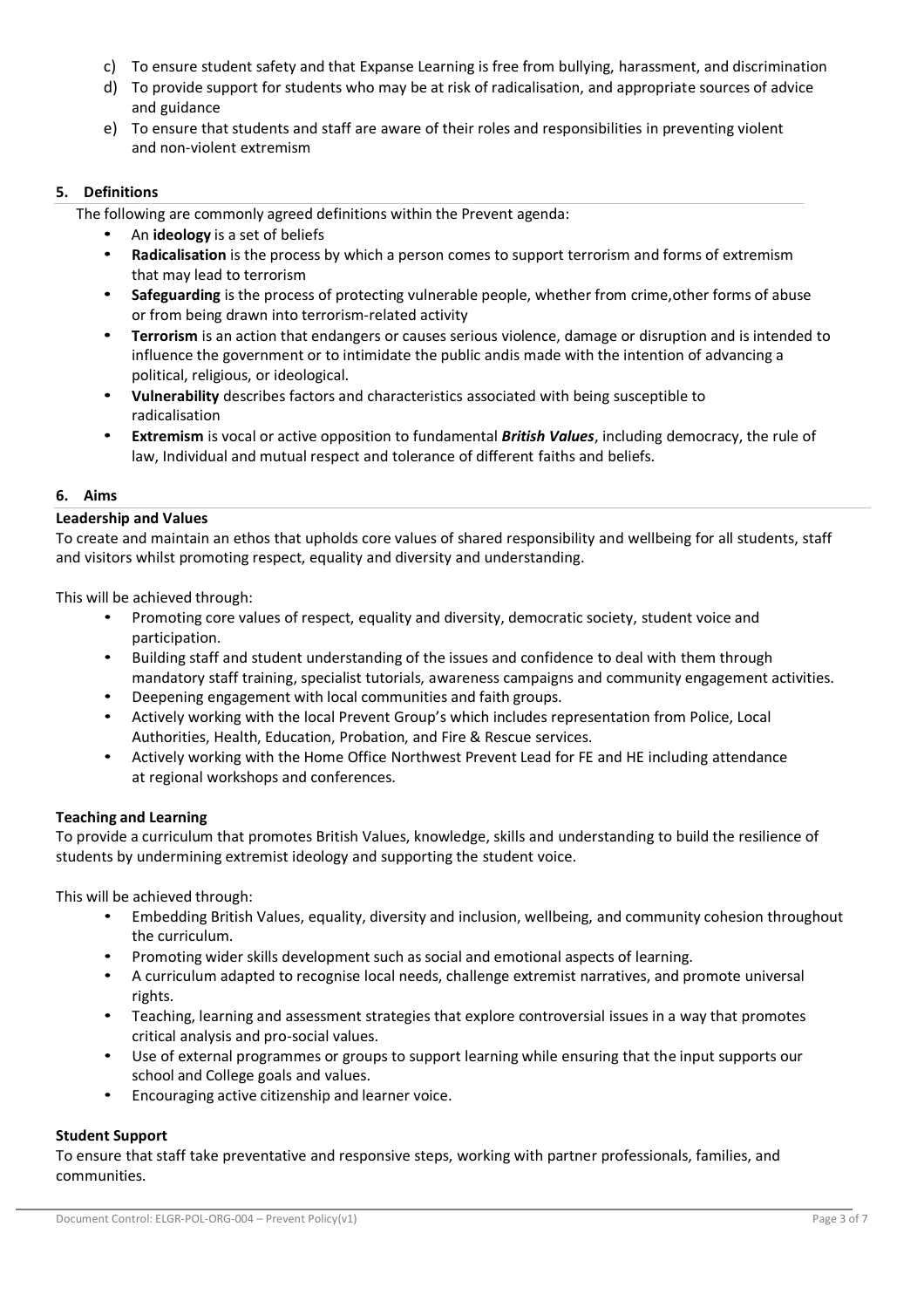This will be achieved through:

- Strong, effective, and responsive student support services.
- Developing strong community links and being aware of what is happening in the locality, including within Expanse Learnings own community.
- Implementing anti-bullying strategies and challenging discriminatory behaviour.
- Recognising factors that may increase risk to a student, i.e., vulnerability, disadvantage, or hardship, and implementing early risk management strategies.
- Ensuring that students and staff know how to access support in Expanse Learning and/or via community partners.
- Supporting students with problem solving and repair of harm.
- Supporting 'at risk' students through safeguarding and crime prevention processes.
- Focusing on narrowing the attainment gap between the different groups of students.
- Working collaboratively to promote support for students across all areas of Expanse Learning, including those students in off-site provision

## **7. Roles and responsibilities**

Whilst this is a standalone policy, it is integral to our Safeguarding Policy and should be applied as an extension to the School and College's current and established safeguarding policies and procedures.

## **The Board of Directors**

All Board Members have a legal responsibility under the Prevent Duty to make sure they have undertaken training in the Prevent Duty. Additionally, the Board must ensure that:

- all staff have undertaken training in the Prevent Duty
- all staff are aware of when it is appropriate to refer concerns about students or colleagues to the Designated Safeguarding Lead/Officers
- all College staff exemplify British values into their values
- policies and procedures to implement the Prevent Duty are in place and acted on where appropriate.

## **Prevent Lead for Expanse Learning**

The relevant programme Director is the Prevent Lead and Designated Safeguarding Lead, with responsibility for ensuring that our Prevent Strategy is implemented across Expanse Learning and that any concerns are shared with the relevant organisations, in order to Minimise the risk of our students becoming involved with terrorism.

## **All Staff**

All staff have a responsibility to:

- create and support an ethos that upholds the School and College's mission, vision and values including British values, to create an environment of respect, equality and diversity and inclusion
- attend Prevent training in order to have the skills to recognise those who may be vulnerable to radicalisation, involved in violent or non-violent extremism, and to know the appropriate action to take if they have concerns
- report any concerns around extremism or radicalisation via the safeguarding reporting channels
- report and remove any literature displayed around the college that could cause offence or promote extremist views
- support the development of staff and student understanding of the issues around extremism and radicalisation through activities such as training, awareness campaigns and tutorials
- participate in engagement with local communities, schools, and external organisations as appropriate.

## **8. Managing Risks and Responding to Events**

The School and College will ensure that it monitors risks and is ready to deal appropriately with issues which arise through the following:

- Understanding the nature of threat from violent extremism and how this may impact directly and indirectly on the School and College.
- Identifying, understanding, and managing potential risks within the College from external influences.
- Responding appropriately to events reported via local, national, or international news that may impact on students and communities.
- Ensuring plans are in place to Minimise the potential for acts of violent or non-violent extremism within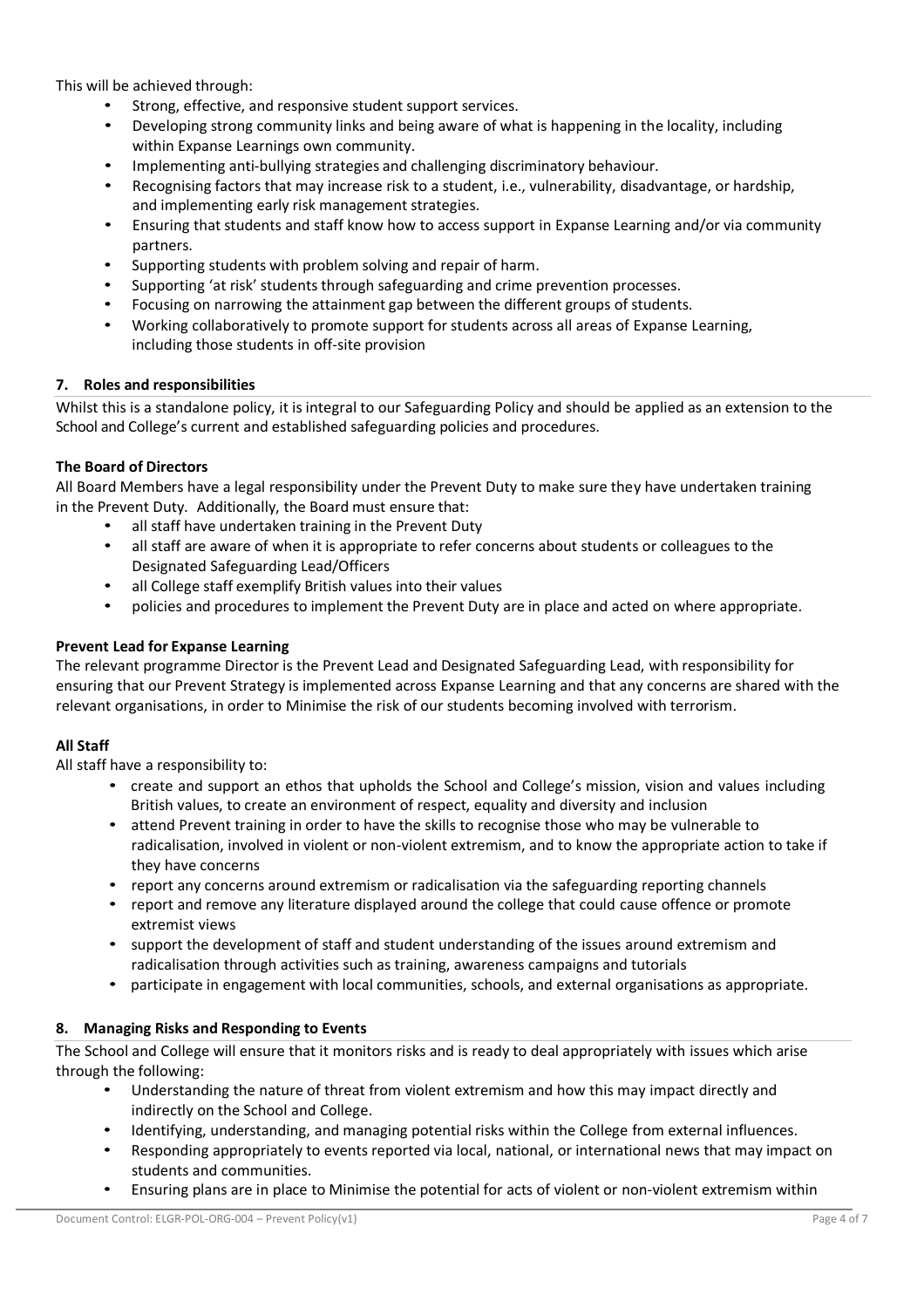the School and College.

- Ensuring measures are in place to respond appropriately to a threat or incident within the School and College.
- Continuously developing effective ICT security and responsible user policies.
- Ensuring compliance with related policies.

## **9. Links to School and College values and other policies**

This policy should be used in conjunction with the following policies and procedures:

- PREVENT Risk Assessment and Action Plan
- Safeguarding & Child Protection Policy
- Equality, Diversity and Inclusion Statement
- Health and Safety Policy
- Student Anti-Bullying and Harassment Policy • E-Safety Policy
- Managing Student Behaviour & Performance Policy
- External Visitors and Visiting Speakers Policy
- Data Protection Policy
- Acceptable Use IT Policy
- Managing Disruptive & Violent Visitors Policy
- Behaviour Policy
- **EAL Policy**
- Knives and Other Weapons in School Policy
- PSHE Policy
- Searching, Screening and Confiscation Policy
- Disaster Response and Recovery Plan
- Bomb Threat Procedure
- Intruder Policy and Procedure

## **10. Who needs to understand this policy and how will they know about it?**

Prevent training for all staff, students and governors is mandatory and will bedelivered by the following methods:

| Who?                                                | How?                                                                                                                                                                                                                                                                                                                                                                                                       |  |  |
|-----------------------------------------------------|------------------------------------------------------------------------------------------------------------------------------------------------------------------------------------------------------------------------------------------------------------------------------------------------------------------------------------------------------------------------------------------------------------|--|--|
| Students                                            | Policy available on the website.<br>$\circ$<br>Prevent awareness included in student induction sessions and in the Student Handbook.<br>$\circ$<br>Information about Prevent delivered through mandatory tutorials andresources, and via attendance at and<br>$\circ$<br>participation in Prevent and British Values related student activities.                                                           |  |  |
| <b>Board of Governors</b>                           | Governors undertake mandatory training and receive updates; table regular discussions at Board meetings<br>$\circ$<br>national and local Prevent leads to attend meetings/discussions as appropriate; an annual briefing and report<br>will be delivered outlining relevant changes to the Prevent agenda and detailing actions taken at the School<br>or College to ensure compliance and student safety. |  |  |
| <b>School and College Managers</b>                  | Receive mandatory training and updates; included in SLT Team meetings and bulletins.<br>$\circ$                                                                                                                                                                                                                                                                                                            |  |  |
| All teaching staff                                  | Receive mandatory training and updates; briefings by SLT 'All Staff'e-mails; visits to team meetings by Prevent<br>$\circ$<br>leads if requested.                                                                                                                                                                                                                                                          |  |  |
| Business Support staff who<br>interact withstudents | Briefing by line managers; copies of the policy to be distributed, undertake mandatory training and updates.<br>$\circ$                                                                                                                                                                                                                                                                                    |  |  |

In addition:

- All new members of staff will receive Prevent training as part of their induction programme.
- All agency staff, volunteers and contractors will be provided with appropriate training & updates regarding changes to the Prevent agenda.

### **11. Policy Summary**

Our commitment to meeting the Prevent Duty can be summarised as follows:

- **P**  Promotion of Equality and Diversity and positive relationships between staff andstudents
- **R** Referral of any concerns via Safeguarding staff to relevant authorities
- **E** Embedding British Values and education for students on all courses
- **V**  Vetting guest speakers and removal of any posters or other materials of anextremist nature
- **E**  Environment a safe and secure site with CCTV, sufficient security procedures and online filters
- **N** News monitoring for any concerns in the locality
- **T** Training of staff to raise awareness of the signs and risks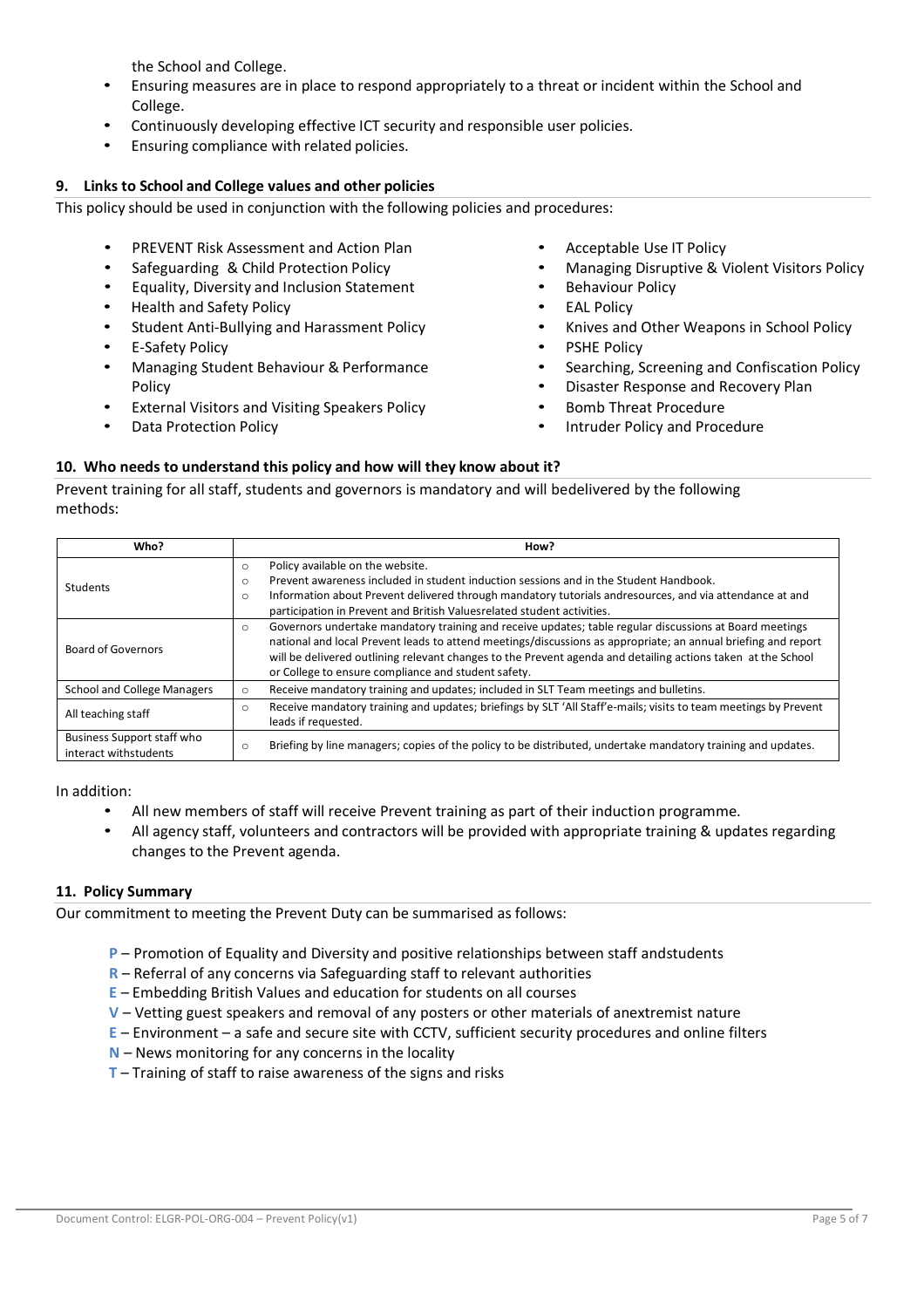**Impact of non-compliance for:**

| Staff:                                     | Disciplinary action, prosecution, prohibition from teaching.                         |
|--------------------------------------------|--------------------------------------------------------------------------------------|
| Student:                                   | Not applicable                                                                       |
| Legislation/organisational:                | Reputational damage, litigation, statutory and non-regulated compliance, prosecution |
| <b>Compliance lead:</b>                    | Safeguarding Lead/Governor                                                           |
| <b>Policy Reference:</b>                   | ELGR-POL-ORG-004                                                                     |
| Version:                                   |                                                                                      |
| <b>Agreed policy location:</b>             | Databridge MIS and Company Website                                                   |
| Does the policy require Governor approval? | No                                                                                   |
| Approval                                   |                                                                                      |



**Version Control**

| <b>VEISION CONTROL</b> |            |             |                    |  |
|------------------------|------------|-------------|--------------------|--|
| Version                | Date       | Revision    | <b>Review Date</b> |  |
|                        | 16/11/2021 | First Issue | 15/11/2022         |  |
|                        |            |             |                    |  |
|                        |            |             |                    |  |
| $\boldsymbol{a}$       |            |             |                    |  |
|                        |            |             |                    |  |